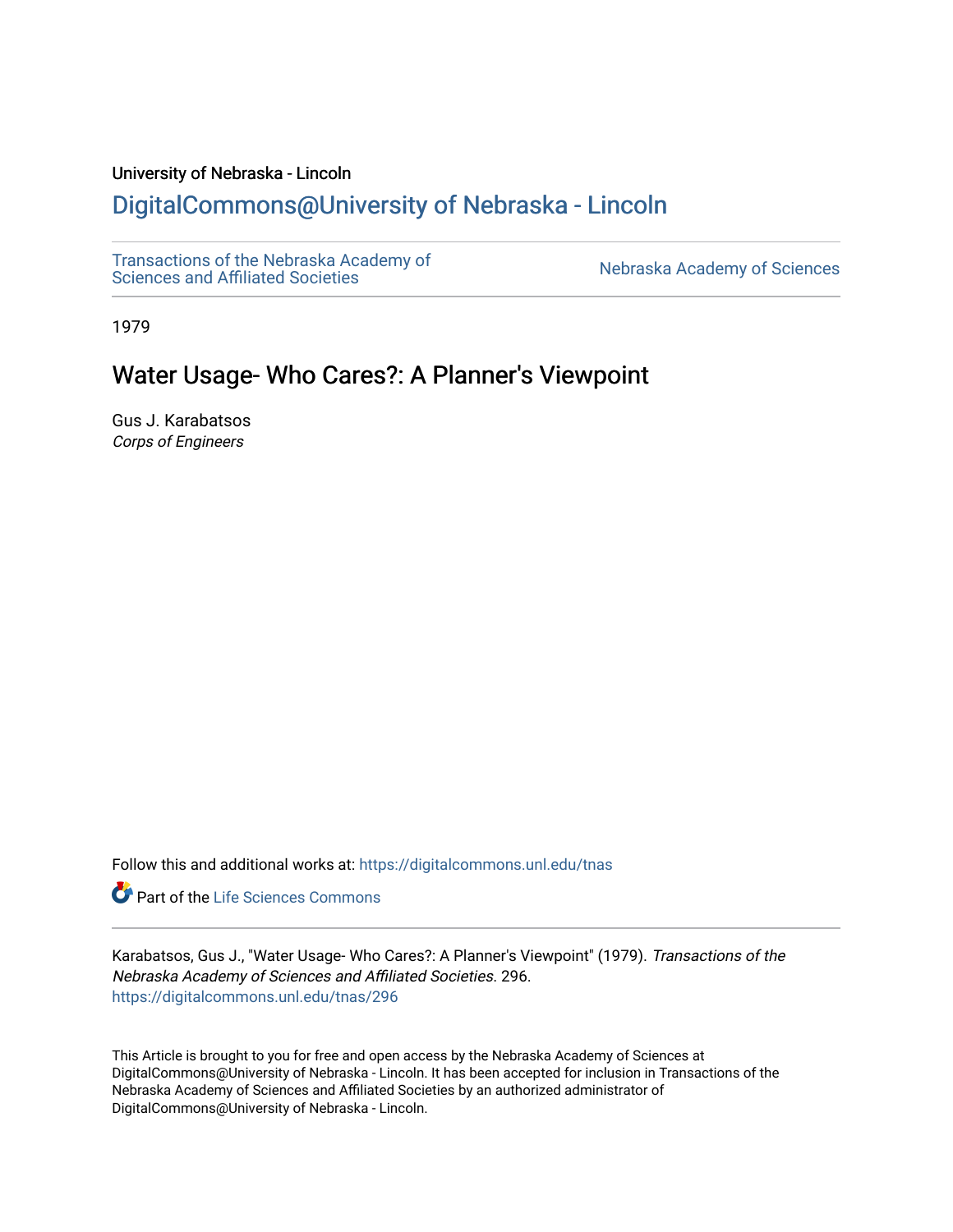## **SYMPOSIUM\* "Water Usage: Who Cares?"**

### WATER USAGE-WHO CARES?: A PLANNER'S **VIEWPOINT**

## GUS J. KARABATSOS\*\*

Chief of Planning Missouri River Division Corps of Engineers

#### INTRODUCTION

This paper presents a discussion on the general subject of water. The answer to the question, "Water Usage-Who Cares?" should be easy-everyone. Water is needed for human consumption, for sanitary purposes, for plants, fish and animals, for commerce and industry, and a myriad of other uses. The interest groups are many and varied. A more appropriate question, however, would be "Water-Who Gets It?" This question is not so easy, since it involves a human equation which too many times is based on emotions rather than facts. Also, we can expect a broad spectrum of values that is attached to various water uses.

With this background, I will address the subject through the eyes of the Corps of Engineers. I opted for this approach since I believe it will outline what has been happening in the water resources field in the Missouri River region as well as mirroring the rest of the nation. I will also address the subject in terms of the past, present, and future, since it is the linkage of the past and present that provides us with insights to the future. Lest anyone get the idea that all water development is the private domain of the Corps, let me dispel that notion. Water developments in this region, as well as the nation, reflect a combination of federal programs with those of states, local communities, and the private sector. The development of water resources by these combined efforts over the last three decades has been phenomenal. Addressing the subject through the eyes of the Corps is simply to use a large sample that reflects all the problems inherent in developing, regulating, and managing water resources.

#### THE PAST

The Corps has been involved in water resources development in the Missouri Region, an area of about 530,000 square miles, since before the turn of the century. These initial efforts dealt primarily with exploration and navigation on the Missiouri. Broad scale resources development did not take place, however, until the late 1930's. In 1944, the "Pick-Sloan" plan was adopted to provide a comprehensive approach to basin development. That plan, a joint undertaking of the Corps and the Bureau of Reclamation, provided for the construction of dams and reservoirs and for levees to protect municipal, industrial, and agricultural areas along the Missouri below Sioux City, Iowa. It was designed to provide four basic services: flood control, irrigation, generation of hydroelectric power, and navigation on the lower river; it also benefitted municipal water supplies, water quality, recreation, and fish and wildlife.

By 1975 the Corps of Engineers had completed 35 reservoirs and 62 local flood protection projects within the basin at a cost of \$1.8 billion. Of this amount, \$1.2 billion was expended to construct the six large main stem dams on the upper Missouri.

In terms of storage, the Corps has developed over 85 million acre-feet in eight of the MRB states. About 22 percent of this storage is located in Montana, 29 percent in North Dakota, 36 percent in South Dakota, 2 percent in Nebraska, 0.7 percent in Iowa, 0.4 percent in Colorado, 2.7 percent in Missouri, and 7.2 percent in Kansas.

The Corps has been involved in water resources develop-<br>
ment in the Missouri Region, an area of about 530,000 square "physical plant" for water service.<br>
\*Sponsored by the Nebraska Academy of Sciences and Creighton Univer Of the total storage, about 76 million acre-feet, or 89 percent, are in the six main-stem reservoirs above Sioux City, Iowa. Five of these reservoirs were constructed as the result of the 1944 Flood Control Act and became operational in the mid-1950's. Fort Peck Dam and Reservoir, started in 1933, became operational in 1938. I have cited these statistics in order to provide an order of magnitude assessment of the "physical plant" for water service.

<sup>\*\*</sup> Address: 12565 West Center Road, Omaha, Nebraska 68144.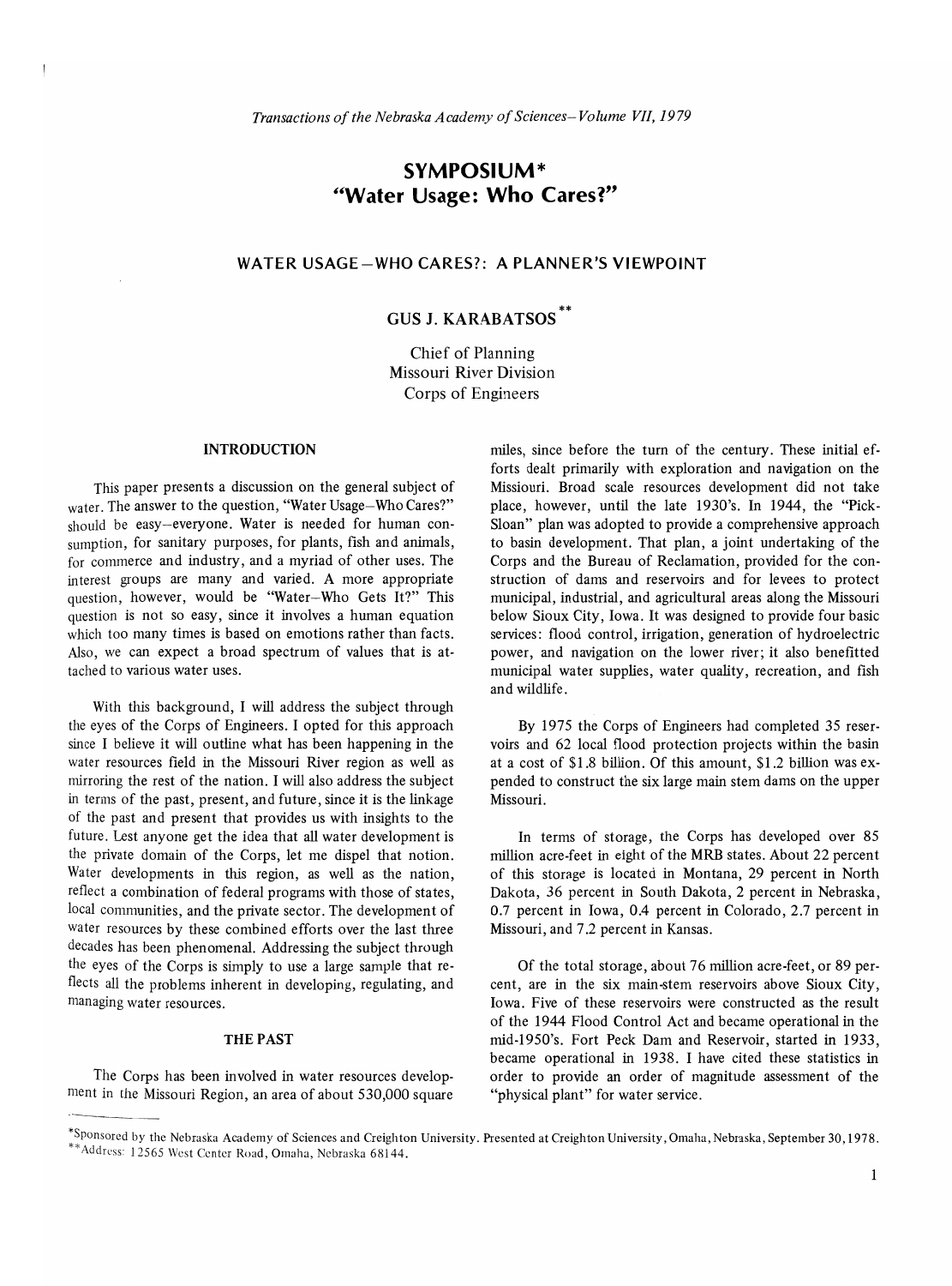#### THE PRESENT

The past, as characterized by activities in the 40's, 50's, and 60's, reflects, in my view, a development era. Much of this development had a pure economic thrust, but many goals, both social and environmental, were intertwined into the developmental plans. Maybe they were not explicitly stated as we know them in the present climate, but they were included nevertheless. One must keep in mind that these developments reflected the goals of people a few decades back. With the advent of the consumer and environmental movements in the 60's, profound changes have taken place in the water resources field. A whole new language-and a great number of Buzz words-have emerged, and resources development is being subjected to endless debates and fIlibusters in the search for the Eternal Truth. This change, for the most part, has positive effects, but much of what is going on is emotionally oriented, and some is nothing but hot air. It is only logical, then, that a significant slow-down of developmental projects should occur. It has. But, I believe this slow-down is not directly, or solely, attributable to the consumerismenvironmentalism concerns. Rather, we must recognize that our objectives change, a fact which forces managerial changes to what we have already developed; and, finally, there is always the crucial question of where we put our money. Accordingly, current development programs are much less than what were accomplished in the past.

#### THE FUTURE

In my view, resource planning and development in the future will focus more on management strategies than on physical additions to our existing plant. Pure development will continue, but at a much lower level than in the past. Water systems for distribution and waste disposal in our urban areas are much more important than those in rural areas, although the latter cannot be ignored. In the flood control area, we are vigorously pursuing non-structural, managerial programs. Water resources planning cannot ignore the land use issue. The uses of the land will determine water needs, problems, and solutions. This, of course, is the overriding jurisdictional question of who the regulator is. So, the future, especially on a short-term basis, will probably be aimed at resolution of issues and conflicts. This will not be easy. In order to illustrate these issues and conflicts, I will address the subject of water supply in the upper Missouri Basin.

#### CONFLICTS AND ISSUES

I am not sure that anyone can discuss this area with any degree of certainty. The planning environment itself is confused, and planning efforts can best be described as frustrated. This is so, not because of the inability of planners to identify the issues and to get on with the job of planning, but because planners are caught up within the democratic political process which is not yielding the "signals" necessary to shape

alternatives that are supportable. And this is taking place in. region where the waters of the upper basin are regulated, wit] tremendous quantities in storage, a region with vast coa deposits that offer a significant energy potential for the region as well as the nation. Such questions as: How shall coal b mined? What political jurisdictions-state or federal-should control the resources? What Indian tribes, if any, should hay, ownership of these resources? and on and on, remain unan swered. Reduced to a common denominator, it all boils dowi to a problem of allocation of resources.

The development and use of resources will have to re spond to differing goals. The upper basin constitutes a vas agricultural empire with a large productive potential. If th objective is to convert in large part to an irrigated economy at some point the supply capability will be exhausted. And price will be paid. In other words, what will the toll be on th environment? Can such development ameliorate the socia costs of space? One thing is fairly certain: agriculture wil continue to be the dominant form of basin enterprise, but it impact on the basin economy may be less direct, involving, smaller proportion of the total population. When we introduc, the coal resource and its exploitation, we have the sam questions.

Space does not permit a full discussion of the hydrol ogy of the upper basin—the water supply. Rather, I will limi my remarks to the main-stem reservoir system, which is th key to availability of water. This sytem, consisting of si: dams and reservoirs located between Yankton, South Dakota and Glasgow, Montana, became operational in the mid-1950's It contains an aggregate storage capacity of over 75 MAF, a three times the average annual flow of the river at the lower most dam. In accordance with project authorization, th system is operated for flood control, irrigation, power pro duction, navigation, and complementary functions for muni cipal water supply, fish and wildlife, and recreation. At th present time the system is hydrologically and electricall: integrated. It is pertinent to note that the authorization b: which this system is operated provides that all *beneficia*  consumptive uses in the upper basin have a priority over down stream navigation. This, in essence, was a States Rights Amend ment to the 1944 Act which could lead, theoretically, to • commitment of all water supply to uses other than navigation It's not that simple, since no one has determined when hydro-power fits into the beneficial, consumptive use cate gory. In other words, if power is generated, the release from the operation can supply some of the downstrean water for navigation. Even more fundamental is the question: I hydro-power generation a consumptive use? Physically, it is not

When we look at this storage system, it is hard to believe that a water problem-or water deficit-could exist. Again,  $w$ face the water/storage/allocation problem. To illustrate, I wil draw on studies made on the basis of 1970 and long-tern conditions.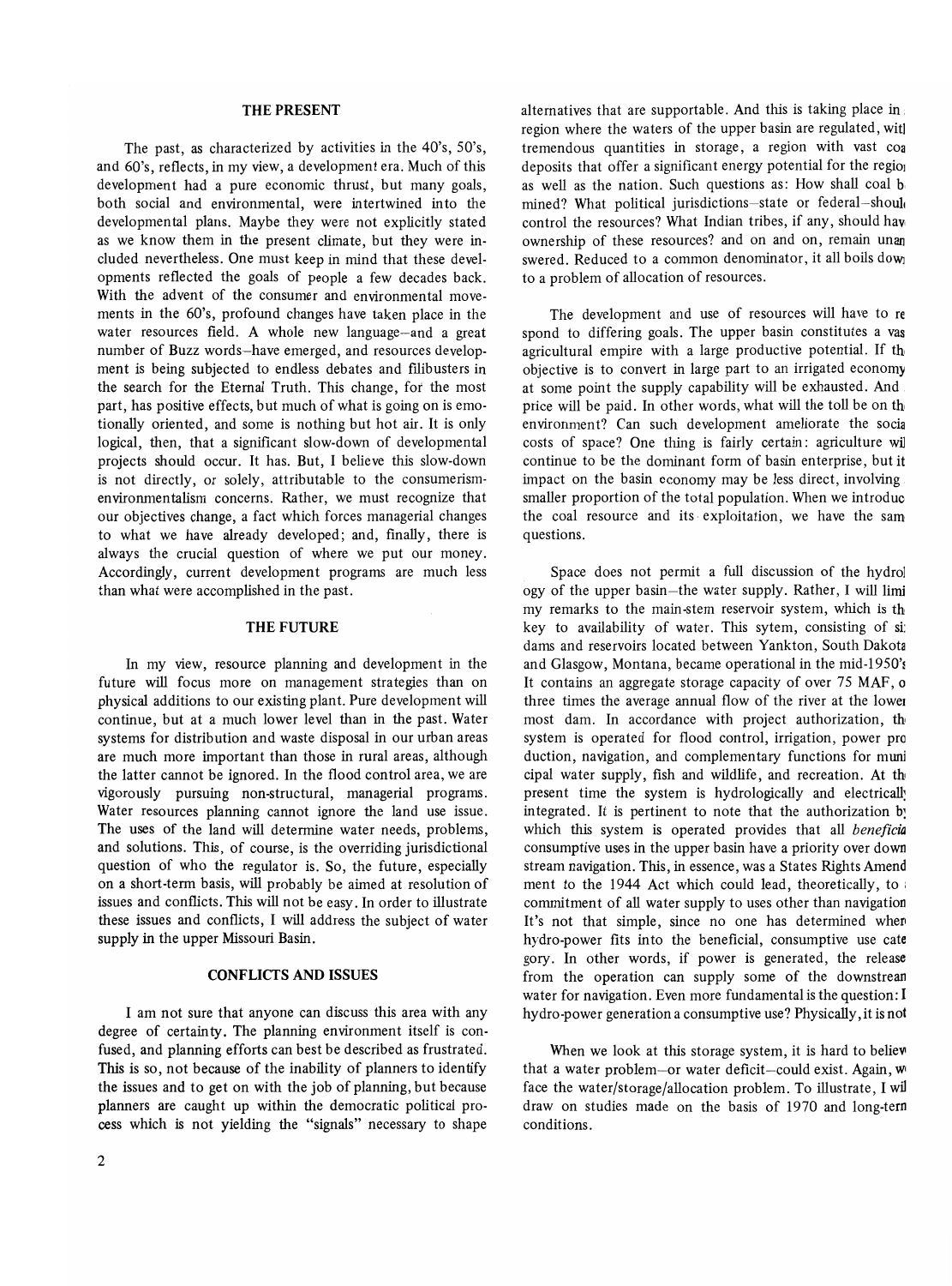Reservoir operation studies, based on a 1970 level of usage, were made for the period 1898 to 1968, adjusted to  $\frac{u_0u_0}{1970}$ . I will not describe these studies, but will focus on results. These were as follows:

(1) The system was fully effective for flood control.

 $\chi^2$ ) Sufficient releases were maintained from the system to meet all irrigation requirements as of 1970.

(3) Eight-month (normal) navigation seasons were maintained for 66 of the 71 years of record-the departure reflecting the drought of the 30's.

(4) Water quality requirements were met for the entire period.

(5) The hydro-generation capabilities-firm and peakwere maintained essentially as originally planned for the system.

The only conclusions that can be drawn are that as of 1970 there were no water deficit problems and essentially full services, as authorized, could be maintained from the system. Therefore, any problems that may arise must be those of the future. Here again, we have a study, the Missouri River Basin Framework Plan, prepared in 1965-70, which provides further insights into the so-called "water-use problem." This plan, a joint federal-state endeavor, reflects, generally, a regional viewpoint on how water should be used through the year 2020. A system reservoir operation study with these "future uses/developments" was also made to determine impacts. The results of this analysis are as follows:

(1) The system could be operated for essentially full services for all functions except hydro-power generation and downstream navigation.

(2) Open river waterway navigation at the 2020 level depletions could not be sustained on an economic basis.

(3) Annual system generation would be reduced by about 37 percent, but system peaking capacity would be reduced by only 4 percent.

With development as outlined, certain options surface. Navigation could probably be sustained by canalizationlocks and dams. This would be a very costly option; or the waterway could be abandoned. Another option could be to cut back on projected uses, primarily irrigation. This would be a trade-off. With respect to hydro-power, a viable option would be to convert the system to a "peaking facility"-that to which hydro is best suited. Again, another option would be a trade-off with other uses.

At this point it would be well to zero in on those significant water uses that would result in the situation described. In the upper basin, over three million acres of additional irrigation were projected, with a consumptive use value (depletion) of over 4.7 MAF. In addition, approximately 700,000 AF of consumptive use were projected for development of the coal fields. Although other uses of water were a part of this plan, they are dwarfed in comparison to the values cited.

Since everyone is most concerned now with the energy potential of the upper basin, a brief discussion of these resources is in order. There are 160 billion tons of coal in a three-state area of the Northern Great Plains. Of this amount, 80.2 billion tons are surface mineable, which represents about 37 percent of the nation's mineable reserves by weight and 60 percent of the nation's surface mineable coal.

The most recent study dealing with coal resources is contained in "Effects of Coal Development in the Northern Great Plain," a report by the Department of Interior in cooperation with federal, state, regional, local, and private organizations. Generally, this report presents a review of major issues and the consequences of different rates of coal development. Let's consider some of the more significant numbers--which become the issues.

The study considered three coal development profiles (CDP). CDP-1 and 2 reflected low and intermediate levels of development. CDP-3 is a "High" profile that foresees the NGP responding to a long-range national energy emergency. The effects of these three levels of development on the environmental, social, and economic structure were estimated through the year 2000. I will limit my remarks to CDP-3, the "High" profile.

For the "High" development profile, the total acres required approximate just over 1 million (of which 843,000 acres are mined land) by the year 2020. The figure for the year 2000 is about 397,000 acres, which means more than doubling the land area impacted between 2000 and 2020. These totals include the land mined, plant facilities, and such ancillary facilities as railroads, highways, transmission lines, etc.

The study projected water demands, during the year 2000, to support the "High" coal development profile at just over 915,000 AF, of which almost 850,000 AF would be depleted through use, primarily for coal conversion processes. The latter value compares quite closely to the 700,000 AF of consumptive use estimated in the MRB Framework Studies conducted almost a decade before. So, the water uses for coal-industrial development-are potentially on the order of about 1 million AF/year over the next 50 years. Recall that the consumptive use for irrigation as developed in the Framework was 4.7 MAF/year.

It should now be readily apparent that the issues narrow to three areas-energy, irrigation, and navigation-all of which could conflict in the long term (about 2020). This, then, introduces the uncertainty of projections.

The existing hydro-power system can be modificd, operationally, to produce peaking power. Any reductions in hydroenergy because of water diverted to coal development would be offset many times over by the greater energy potential of